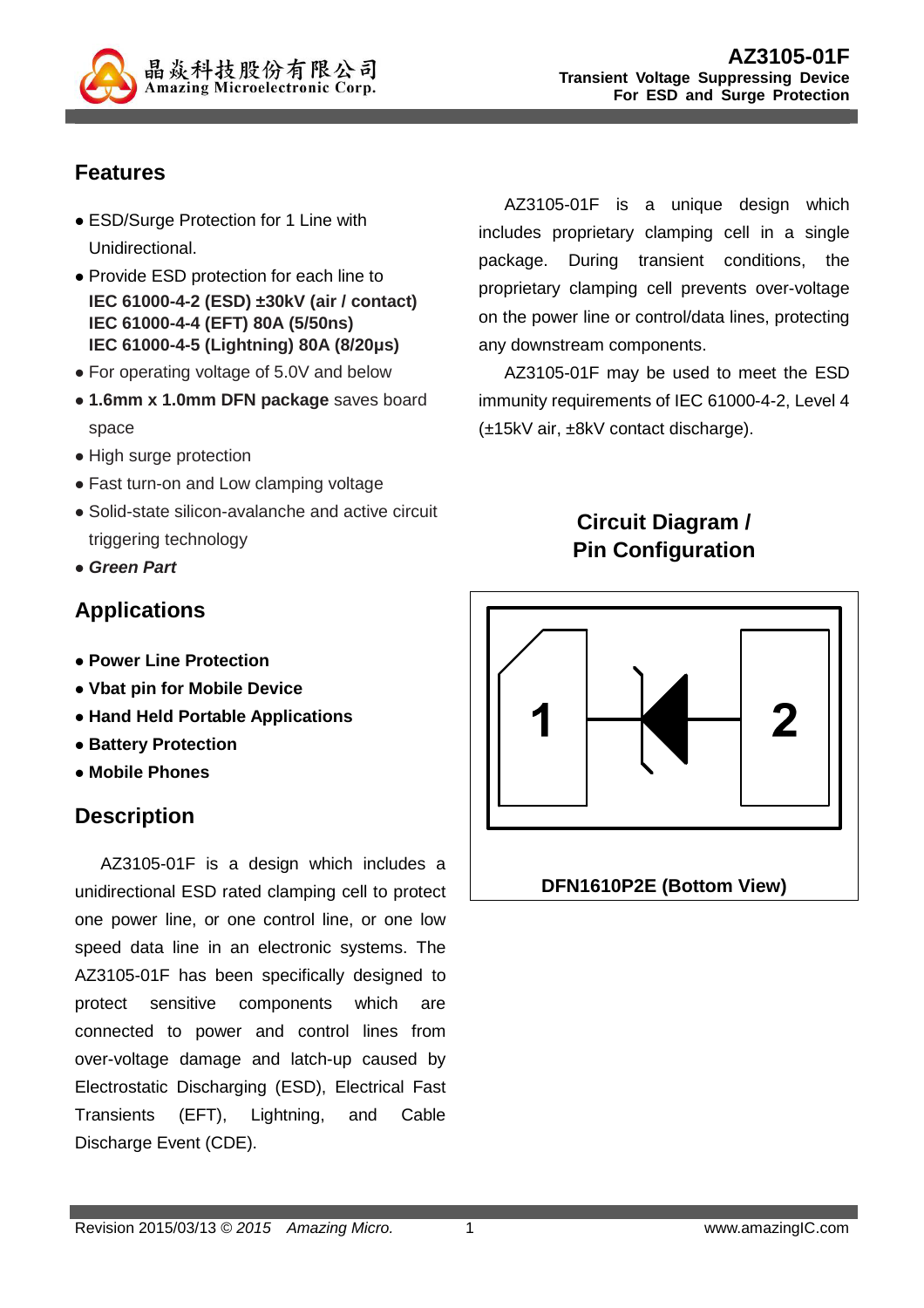

### **SPECIFICATIONS**

| <b>ABSOLUTE MAXIMUM RATINGS</b>           |                            |                 |              |  |
|-------------------------------------------|----------------------------|-----------------|--------------|--|
| <b>PARAMETER</b>                          | <b>SYMBOL</b>              | <b>RATING</b>   | <b>UNITS</b> |  |
| Peak Pulse Current (tp=8/20µs)            | <b>I</b> pp                | 80              | A            |  |
| Operating Supply Voltage (pin-1 to pin-2) | $V_{DC}$                   | 5.5             | V            |  |
| ESD per IEC 61000-4-2 (Air)               | V <sub>ESD</sub>           | ±30             | kV           |  |
| ESD per IEC 61000-4-2 (Contact)           |                            | ±30             |              |  |
| <b>Lead Soldering Temperature</b>         | $T_{\texttt{SOL}}$         | 260 (10 sec.)   | $^{\circ}C$  |  |
| <b>Operating Temperature</b>              | $\mathsf{T}_{\mathsf{OP}}$ | $-55$ to $+85$  | $^{\circ}C$  |  |
| Storage Temperature                       | T <sub>STO</sub>           | $-55$ to $+150$ | $^{\circ}C$  |  |

| <b>ELECTRICAL CHARACTERISTICS</b>                    |                                           |                                           |             |            |            |              |
|------------------------------------------------------|-------------------------------------------|-------------------------------------------|-------------|------------|------------|--------------|
| <b>PARAMETER</b>                                     | <b>SYMBOL</b>                             | <b>CONDITIONS</b>                         | <b>MINI</b> | <b>TYP</b> | <b>MAX</b> | <b>UNITS</b> |
| Reverse Stand-Off                                    | <b>V</b> <sub>RWM</sub>                   | Pin-1 to pin-2, $T=25$ °C.                |             |            | 5.0        | V            |
| Voltage                                              |                                           |                                           |             |            |            |              |
| Reverse Leakage                                      | $I_{\text{L}eak}$                         | $V_{RWM} = 5.0V$ , T=25 °C, pin-1 to      |             |            | 1          | μA           |
| Current                                              |                                           | pin-2.                                    |             |            |            |              |
| Reverse                                              |                                           | $I_{\text{BV}}$ = 1mA, T=25 °C, pin-1 to  |             |            |            |              |
| <b>Breakdown</b>                                     | $V_{BV}$                                  | pin-2.                                    | 6.0         |            | 9.0        | $\vee$       |
| Voltage                                              |                                           |                                           |             |            |            |              |
| <b>Forward Voltage</b><br>$V_F$                      |                                           | $I_F = 15 \text{mA}$ , T=25 °C, pin-2 to  | 0.6         |            | 1          | $\vee$       |
|                                                      |                                           | pin-1.                                    |             |            |            |              |
| <b>Surge Clamping</b><br>$V_{CL-surge}$              |                                           | $I_{PP}$ = 5A, tp=8/20 $\mu$ s, T=25 °C,  |             | 5.7        |            |              |
|                                                      |                                           | pin-1 to pin-2.                           |             |            |            |              |
|                                                      | $I_{PP}$ = 40A, tp=8/20 $\mu$ s, T=25 °C, |                                           | 7.0         |            | $\vee$     |              |
| Voltage                                              |                                           | pin-1 to pin-2.                           |             |            |            |              |
|                                                      |                                           | $I_{PP}$ = 80A, tp=8/20 $\mu$ s, T=25 °C, |             | 10.5       |            |              |
|                                                      |                                           | pin-1 to pin-2.                           |             |            |            |              |
| <b>ESD Clamping</b><br>$V_{\text{clamp}}$<br>Voltage |                                           | IEC 61000-4-2 +6kV, Contact               |             |            |            |              |
|                                                      |                                           | mode, $T=25 \degree C$ , pin-1 to pin-2   |             | 6.0        |            | V            |
| <b>ESD Dynamic</b>                                   |                                           | IEC 61000-4-2 0~+6kV, T=25                |             |            |            |              |
| Turn-on                                              | $R_{\text{dynamic}}$                      | °C, Contact mode, pin-1 to                |             | 0.01       |            | Ω            |
| Resistance                                           |                                           | pin-2.                                    |             |            |            |              |
| Channel Input                                        |                                           | $V_R = 0V$ , f = 1MHz, T=25 °C,           |             |            |            |              |
| Capacitance                                          | $C_{IN}$                                  | pin-1 to pin-2.                           |             | 250        | 300        | рF           |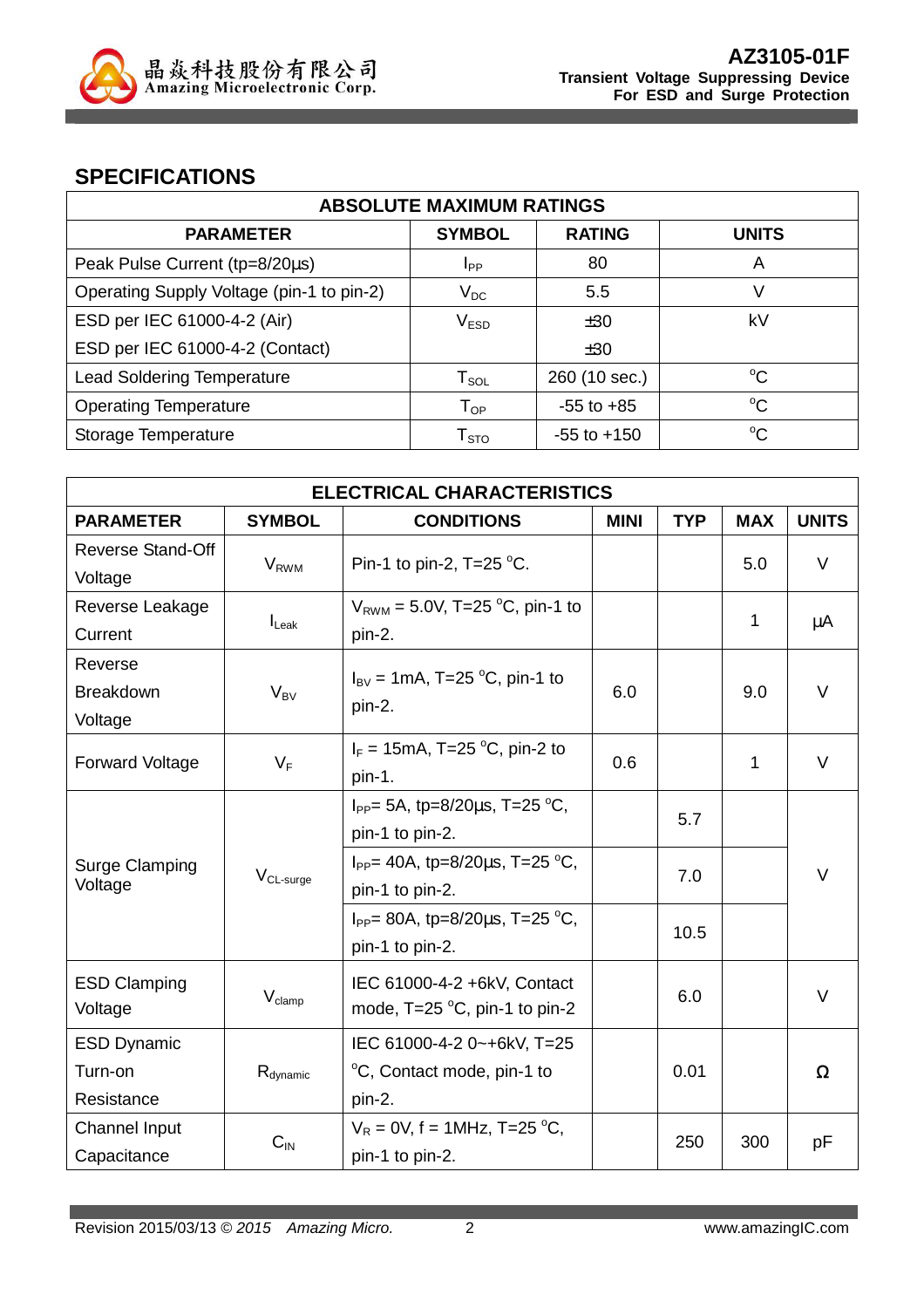

# **Typical Characteristics**







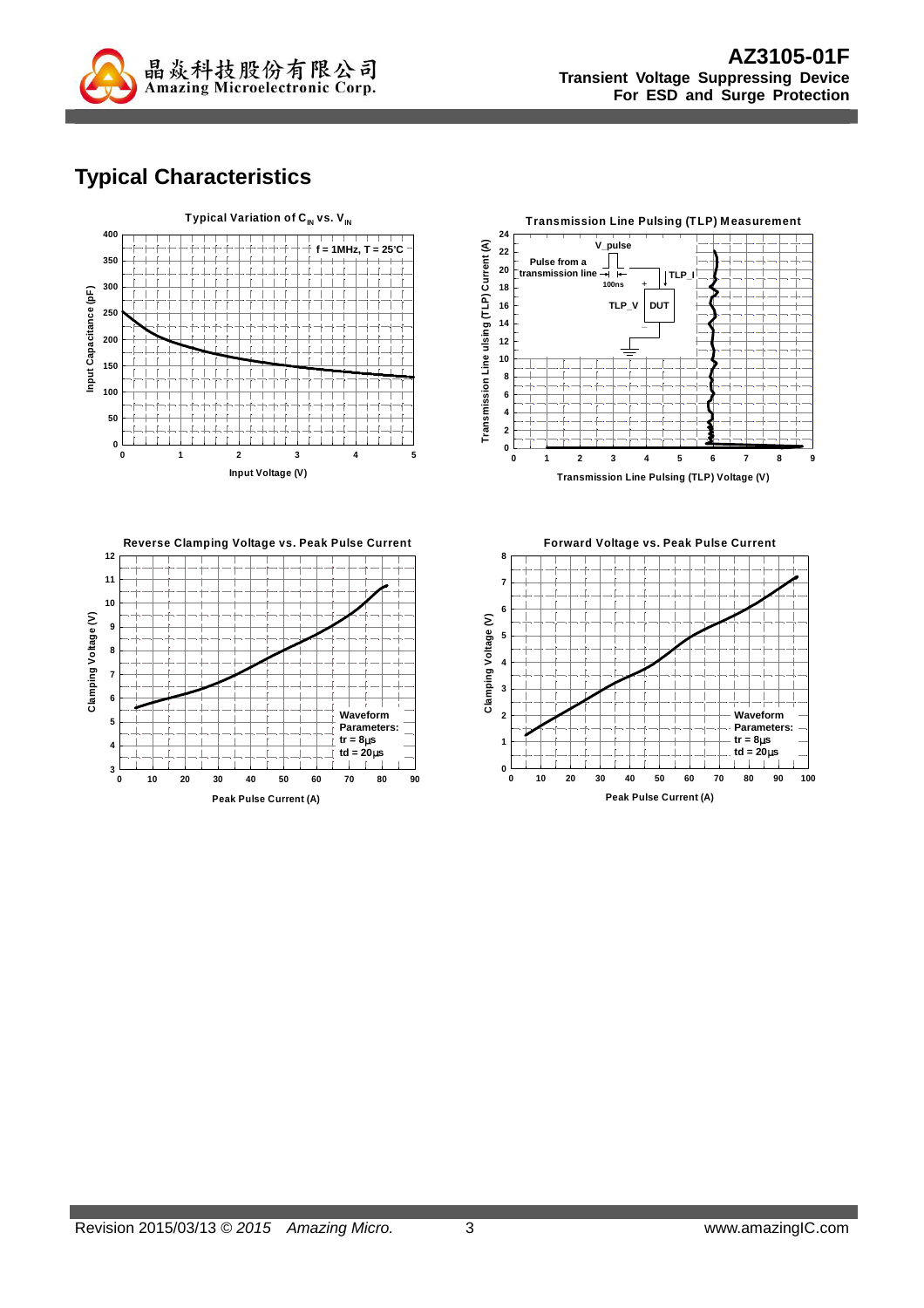

### **Mechanical Details**











**Side View**

### **PACKAGE DIMENSIONS**

| <b>SYMBOL</b>  | <b>Millimeter</b> |      |      |  |
|----------------|-------------------|------|------|--|
|                | Min.              | Typ. | Max. |  |
| A              | 0.95              | 1.00 | 1.05 |  |
| в              | 1.55              | 1.60 | 1.65 |  |
| C              | 0.75              | 0.80 | 0.85 |  |
| D              | 0.45              | 0.50 | 0.55 |  |
| D <sub>1</sub> |                   | 0.02 | 0.05 |  |
| E              | <b>1.10BSC</b>    |      |      |  |
| F              | 0.10              | 0.15 | 0.20 |  |
| H              | 0.15              | 0.20 | 0.25 |  |
| L              | 0.35              | 0.40 | 0.45 |  |

# **LAND LAYOUT**



#### Notes:

This LAND LAYOUT is for reference purposes only. Please consult your manufacturing partners to ensure your company's PCB design guidelines are met.